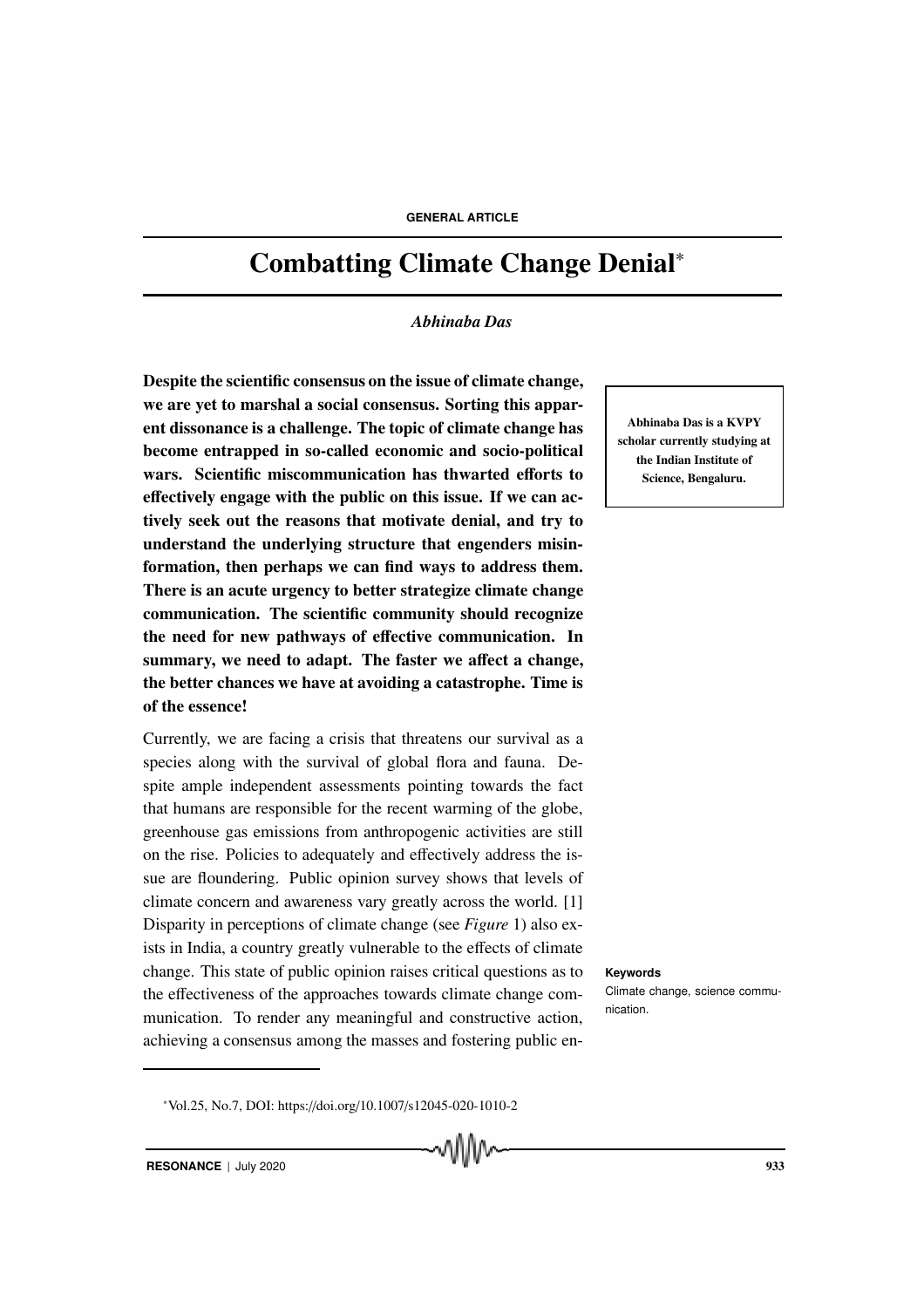Figure 1. Based on a climate change awareness survey conducted in India, a majority of respondents are almost unaware of global warming (1a) or believe that global warming has not affected us yet (1b). (Source: *Yale Project on Climate Change Communication*, 2012)



gagement with climate change is essential since public opinion has a profound impact on public policy.

Concerns relating to climate change are not new [2]. However, policies have always aimed to promote socio-economic growth. And, unfortunately, this has happened at the expense of the environment. Over the past decades, the levels of greenhouse gases in the atmosphere have only been rising (*Figure* 2). The atmospheric mixing ratio of  $CO<sub>2</sub>$  has increased by about 100 ppm (36%) over the last 250 years. The average growth rate of  $CO<sub>2</sub>$  during 1995– 2005 was 1.9 ppm per year—highest since the beginning of continuous direct atmospheric measurements in the 1960s. Such facts

**934 RESONANCE** | July 2020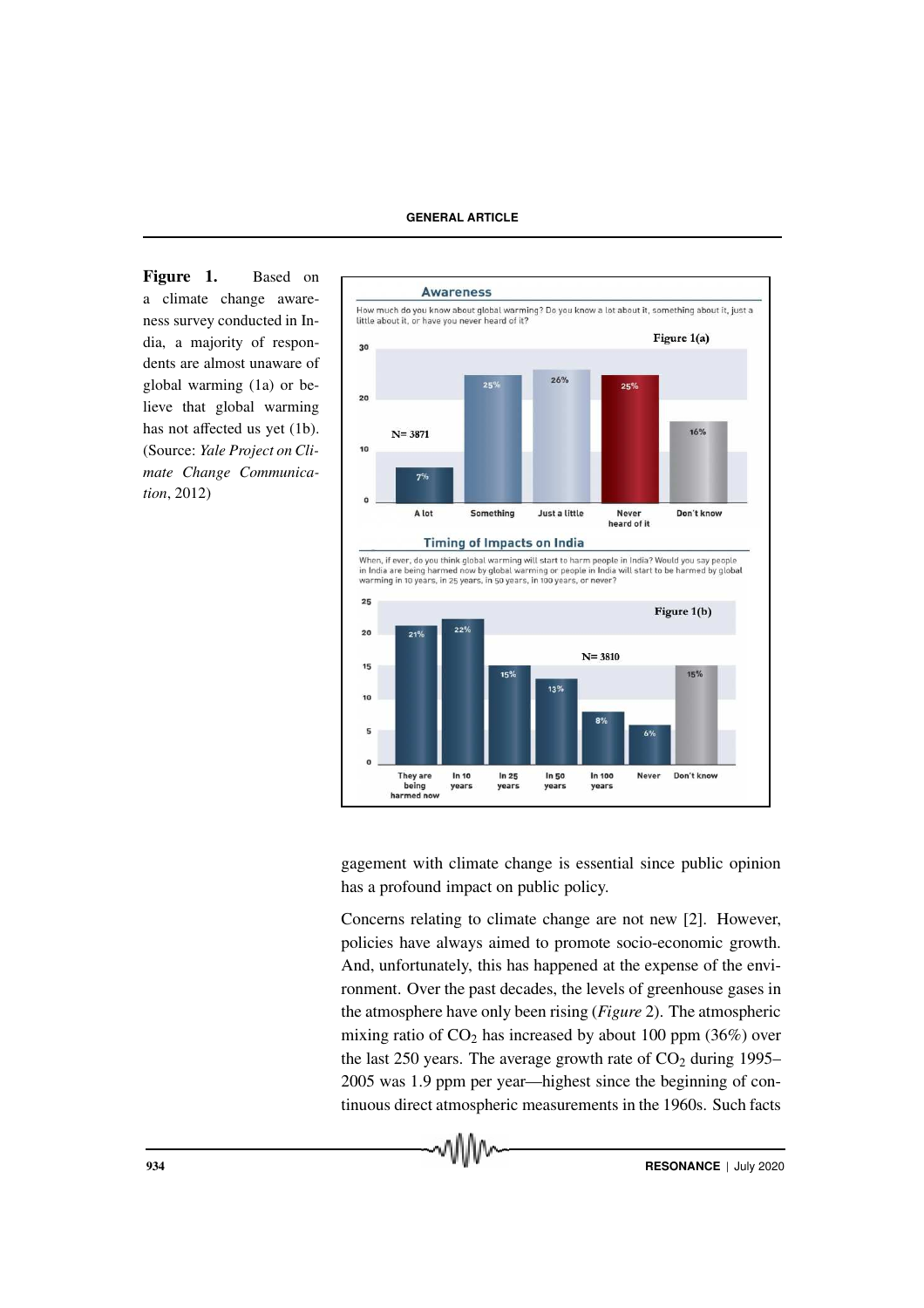**GENERAL ARTICLE**



Figure 2. Changes in the atmospheric concentrations of  $CO<sub>2</sub>$ ,  $N<sub>2</sub>O$  and CH<sup>4</sup> over the last 2,000 years. The marked increase since about 1750 has resulted from anthropogenic activities. (Source: *IPCC Report*, 2007)

highlight that under the current state of affairs, climate change is not the top priority of global superpowers but economic growth. Increasing energy demands to achieve economic growth has resulted in profligate use of fossil fuels.

Global oil consumption has reached a new high, and global demands are expected to peak not before 2040 [3]. A tell-tale sign of the nexus among fossil fuel use and economic growth is the massive increase in the global  $CO<sub>2</sub>$  emissions soon after the 2008 global financial crisis, to put the economy back on track [4].

Economic growth is generally determined by four main factors: human resources (increase in the size of the active population; investment in human capital example investment in education), natural resources, capital formation, and advancement in technology. These factors may share a complex interdependence. For example, the availability of natural resources directly contributes to the success of industrialization which promotes economic development. However, industrialization adversely affects the environment and also leads to the depletion of natural resources. It can cause inequality in human capital formation since large-scaled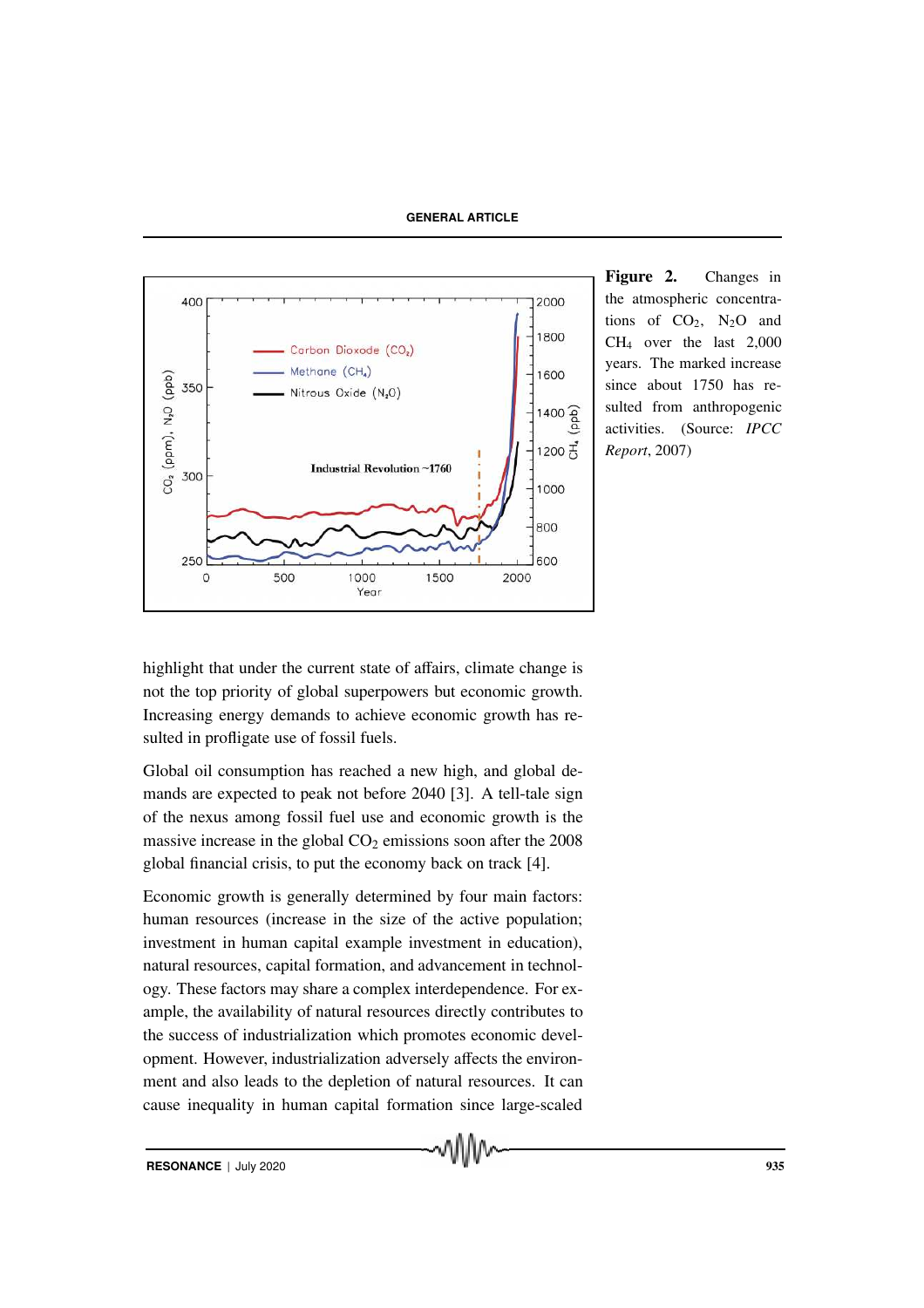mechanical industries replace unskilled workers, thus increasing the number of rural unemployed workers and decreasing the demand for labour. An economic slowdown will aggravate problems like poverty, unemployment, and lack of adequate healthcare (to name a few) while climate deterioration, a by-product of this traditional economic model, will only intensify these problems, as such the current economic model needs to change. A more scientific and technologically integrated economy with a lower environmental footprint needs promoting for fostering sustainable development and ensuring environmental conservation. Moreover, it should be noted that such a change in the global economic infrastructure will not result in a lower living standard or lower growth rate as evidenced by the 'decoupling' of  $CO<sub>2</sub>$  emissions and economic growth in various countries, *Figure* 3 [5, 6]. A low carbon economy is a great opportunity for growth. Many profit-making giant corporations like General Motors, Nike, Walmart, etc, have invested in sustainable strategies with considerable revenue growth. Investing in the renewable energy sector has the potentials to create more high-paying jobs than expanding fossil-fuel-based plants, thus having a net positive effect on employment.

But how do we bring about this transformation? Given that modern economic development has been brought about by the burning of fossil fuels, there exists a political-economic barrier to change. This restraint, however, can be overcome by creating 'climate consciousness' among the public with a hope of achieving groundswell support for carbon neutrality. However, studies demonstrate that merely educating the public or instilling fear and guilt will not cause any dramatic shift in public attitude [7]. The prevailing approach of climate change communication relies on presenting volumes of sound data on the assumption that the apparent public apathy over climate change is a result of a lack of information. Dissemination of knowledge from experts to public hopes to ameliorate public attitude, behaviours, and beliefs, but there is little evidence that this is so. Strikingly, improved 'scientific literacy' amplifies levels of scepticism rather than an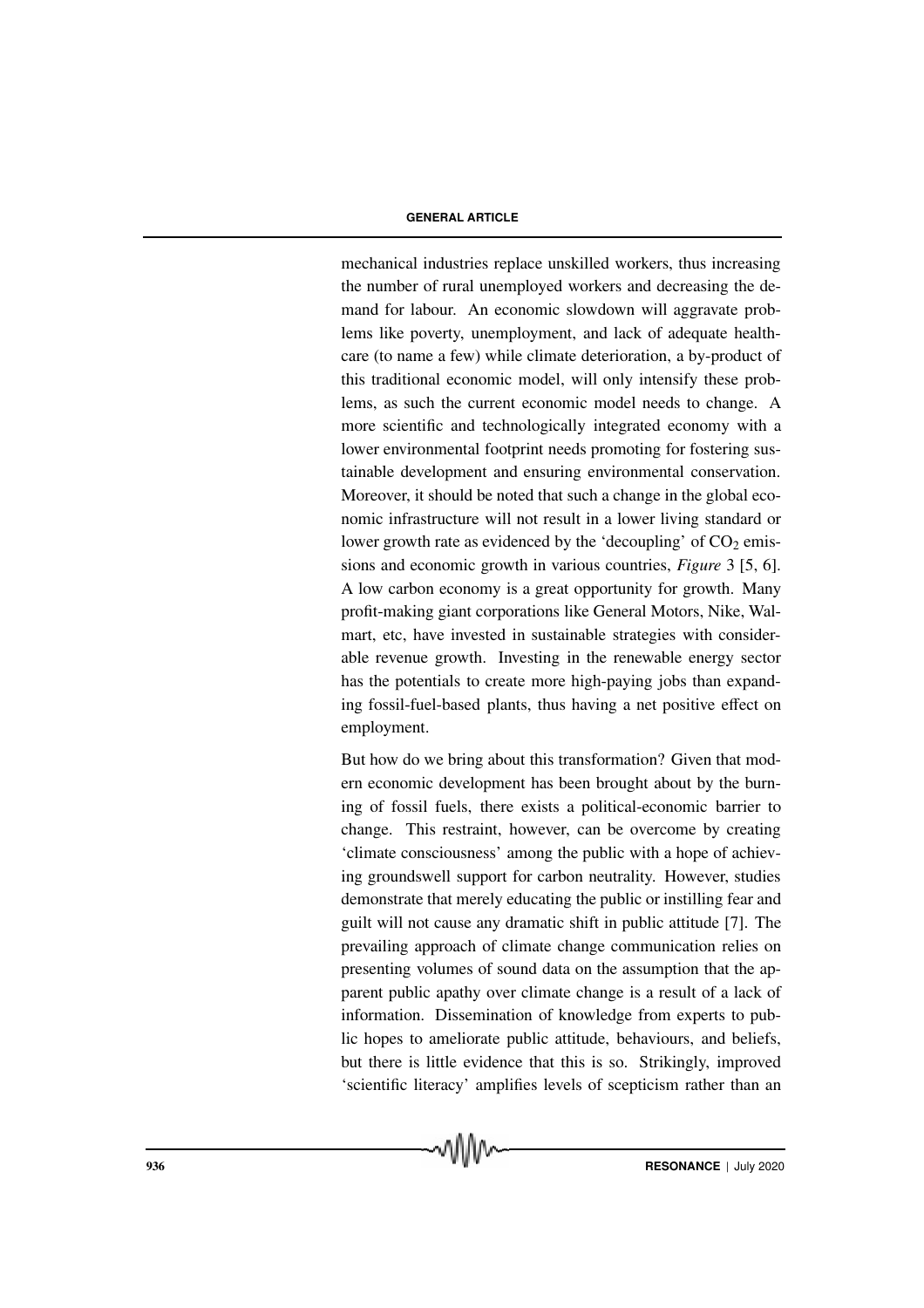| <b>COUNTRY</b>        | <b>CHANGE IN CO<sub>2</sub></b><br>$(2000 - 2014)$ |  | <b>CHANGE IN GDP</b><br>$(2000 - 2014)$ |     |
|-----------------------|----------------------------------------------------|--|-----------------------------------------|-----|
| Austria               | $-3%$                                              |  |                                         | 21% |
| <b>Belgium</b>        | $-12%$                                             |  |                                         | 21% |
| <b>Bulgaria</b>       | $-5%$                                              |  |                                         | 62% |
| <b>Czech Republic</b> | $-14%$                                             |  |                                         | 40% |
| <b>Denmark</b>        | $-30%$                                             |  |                                         | 8%  |
| Finland               | $-18%$                                             |  |                                         | 18% |
| France                | $-19%$                                             |  |                                         | 16% |
| Germany               | $-12%$                                             |  |                                         | 16% |
| Hungary               | $-24%$                                             |  |                                         | 29% |
| Ireland               | $-16%$                                             |  |                                         | 47% |
| <b>Netherlands</b>    | $-8%$                                              |  |                                         | 15% |
| Portugal              | $-23%$                                             |  |                                         | 1%  |
| Romania               | $-22%$                                             |  |                                         | 65% |
| Slovakia              | $-22%$                                             |  |                                         | 75% |
| Spain                 | $-14%$                                             |  |                                         | 20% |
| Sweden                | $-8%$                                              |  |                                         | 31% |
| <b>Switzerland</b>    | $-10%$                                             |  |                                         | 28% |
| Ukraine               | $-29%$                                             |  |                                         | 49% |
| <b>United Kingdom</b> | $-20%$                                             |  |                                         | 27% |
| <b>United States</b>  | $-6%$                                              |  |                                         | 28% |
| Uzbekistan            | $-2%$                                              |  |                                         | 28% |

Figure 3. "Decoupling" of CO<sup>2</sup> and economic growth. Some countries have succeeded in decreasing their  $CO<sub>2</sub>$  emissions while growing their GDP. (Source: World Resources Institute)

increased level of concern about climate change [8]. This particular study caught newspaper headlines, one of which read 'Global Warming Sceptics are BETTER-Informed about Science than Believers' [9]. It is important to note that much of the public understanding of scientific issues, especially climate change, comes through various media outlets [10, 11] When science leaves the laboratory and reaches the public through such mediations, it is often misrepresented. The aforementioned study did not take into the picture subjects' understanding of climate, and largely fo-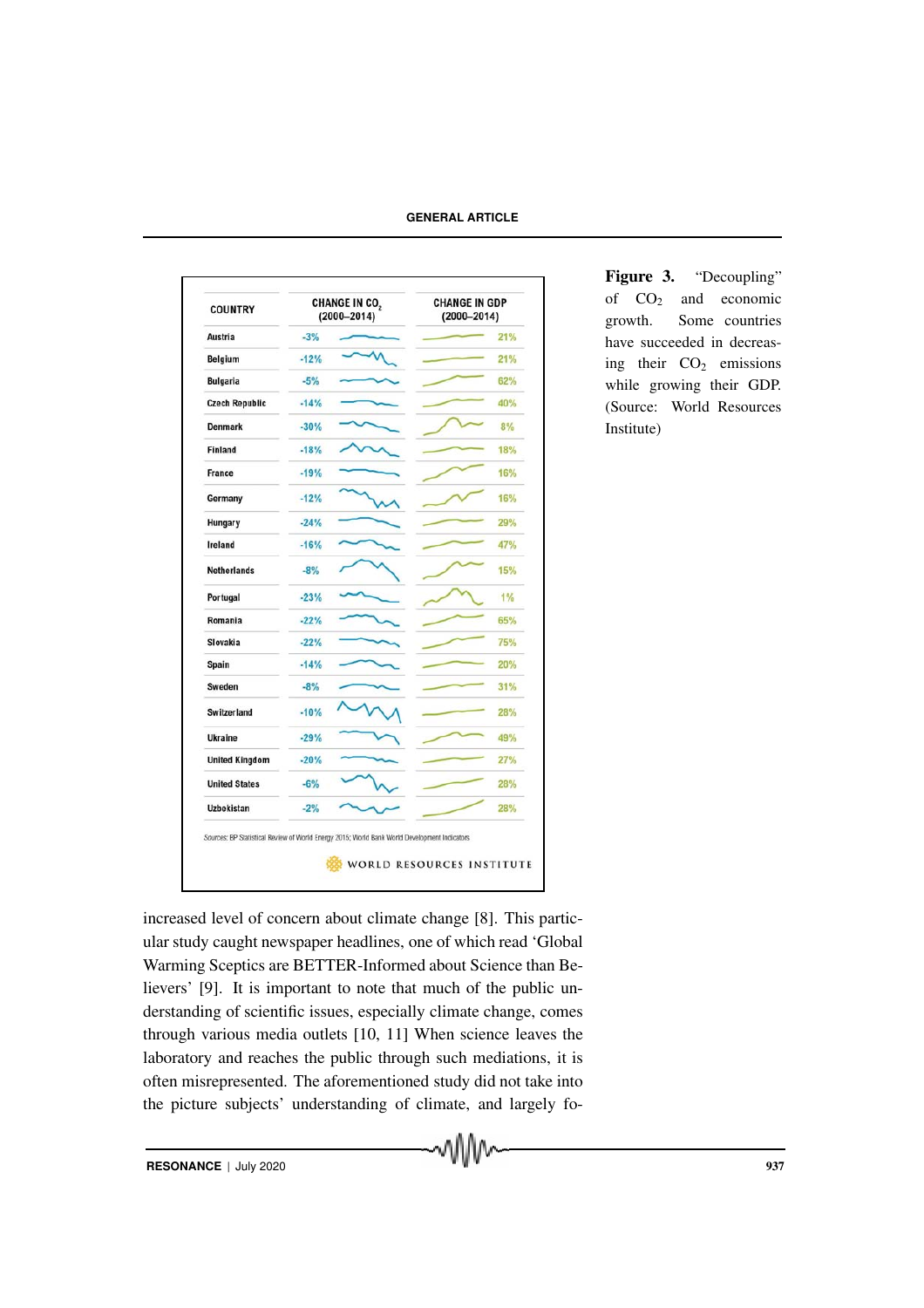Figure 4. When defined global warming, 72 percent said that they believe it is happening. (Source: *Yale Project on Climate Change Communication*, 2012)



cused on subjects' scientific literacy and numeracy. The results were a direct consequence of how knowledge was measured. The Local media can cover highlight of the study was how individuals were well-equipped in forming beliefs consistent with their personal interest and identity. However, these facts seemed to elude the press.

> Climate change may well be the most formidable challenge humanity ever had to face. And there is trouble conveying the urgency of the message to the public and policymakers. The need of the hour is to better strategize communicative practices to ensure maximum public engagement and knowledge dispersal. In the Indian scenario, the acceptance of global warming increased when the public was made aware of the issue (*Figure* 4). Thus, it can be beneficial to just inform individuals about climate change, its causes and potential impacts without any biases. To grab attention on this seemingly distant and hard to visualize issue, communicators, however, must qualify their temptation to persuade the audience by fear. The image of a polar bear on a melting ice raft made the cover of the *Time Magazine* in 2006, and the message read, "Be worried. Be very worried". However, such grim imagery instead of motivating may turn the audience off. Instead of focusing

environmental issues more widely compared to the national media. When the crisis is viewed as a domestic one, it can be more appealing since an individual's sense of identity is closely tied to a place one lives. Hence building a trusted relationship between scientist and local media can be an effective approach to foster individual engagement and bridge the science-action gap.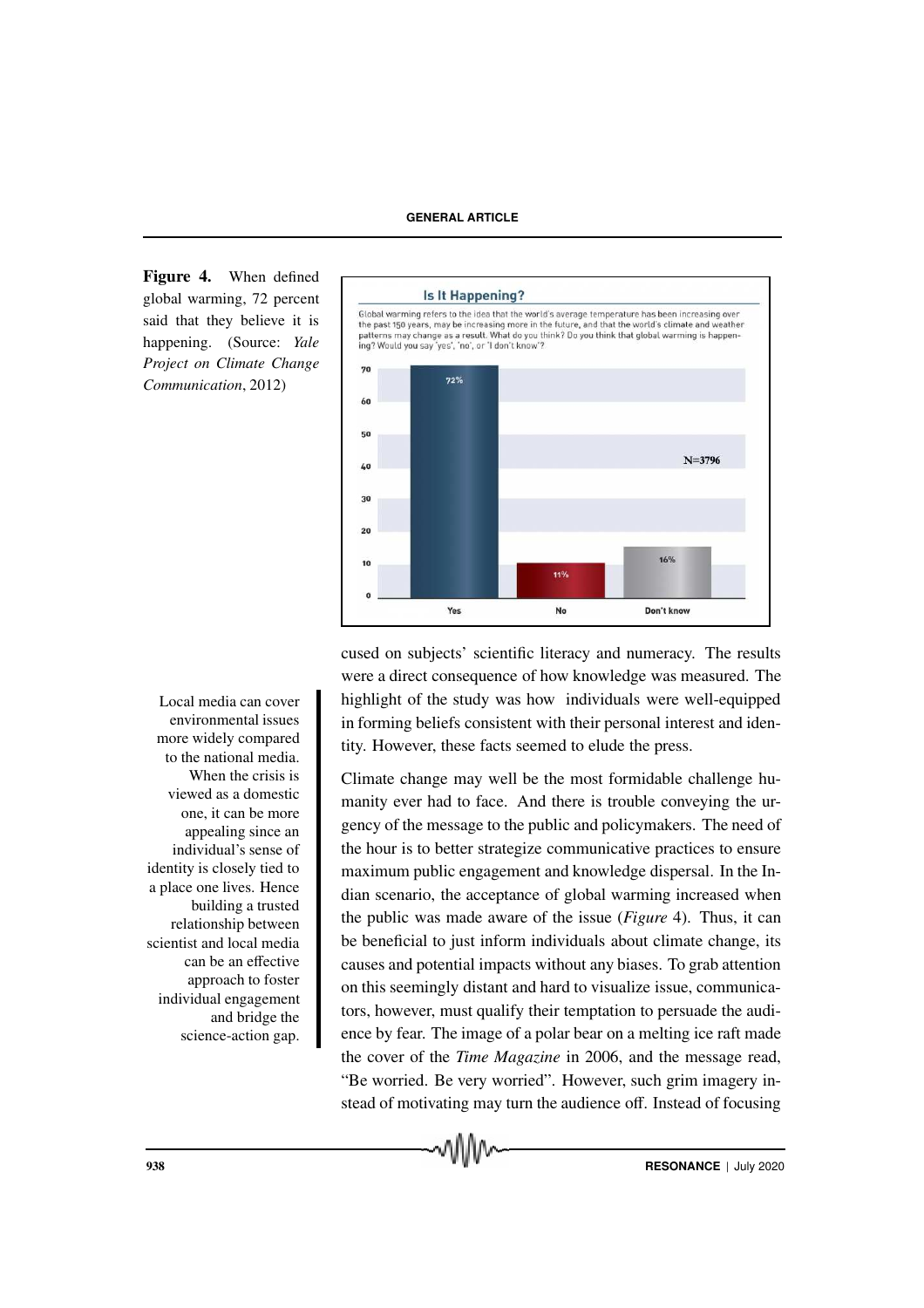excessively on the negative impacts, one may consider suggesting specific actionable measures. One such measure is localizing this 'global crisis' by adequate coverage in local media. Local media can cover environmental issues more widely compared to the national media. When the crisis is viewed as a domestic one, it can be more appealing since an individual's sense of identity is closely tied to a place one lives. Hence building a trusted relationship between scientist and local media can be an effective approach to foster individual engagement and bridge the scienceaction gap. Communicators should also consider the polarization of beliefs stemming from religious and cultural identity [12]. But under no circumstances, communication should perpetuate misinformation or ignore facts. To better penetrate the public sphere, a domain-specific approach, where a diverse set of experts affiliated to different cultural communities vouching for sound information, can be adopted [13]. The gap between natural scientists, social scientists, and the community, can be further diminished by formulating a new hierarchical structure where scientists are assigned different roles, and they are aware of the nuances of their role. 'Pure scientists' should lay particular emphasis on novel research for advancement of knowledge, 'science arbiters' should focus more towards explaining the pieces of evidence, answering the questions posed by the policymakers and fight misconceptions while 'science communicators' should engage with the society [14]. As climate science extends across various disciplines, such an approach would draw talents from outside the field of climate science. An example of such an initiative is 'Future Earth' (https://futureearth.org/), a global research platform bringing together natural and social sciences; policymakers and stakeholders from outside the scientific community [15].

Disregard for this holistic approach to engage more citizens, political ideology, individualism, and cultural identity play a crucial role and causes people to interpret evidence in a biased way. A study published in 1979 highlights how people tend to interpret evidence in a biased fashion to maintain their initial beliefs [16]. Two groups of people, one supporting capital punishment and the

√∖ใ∖∧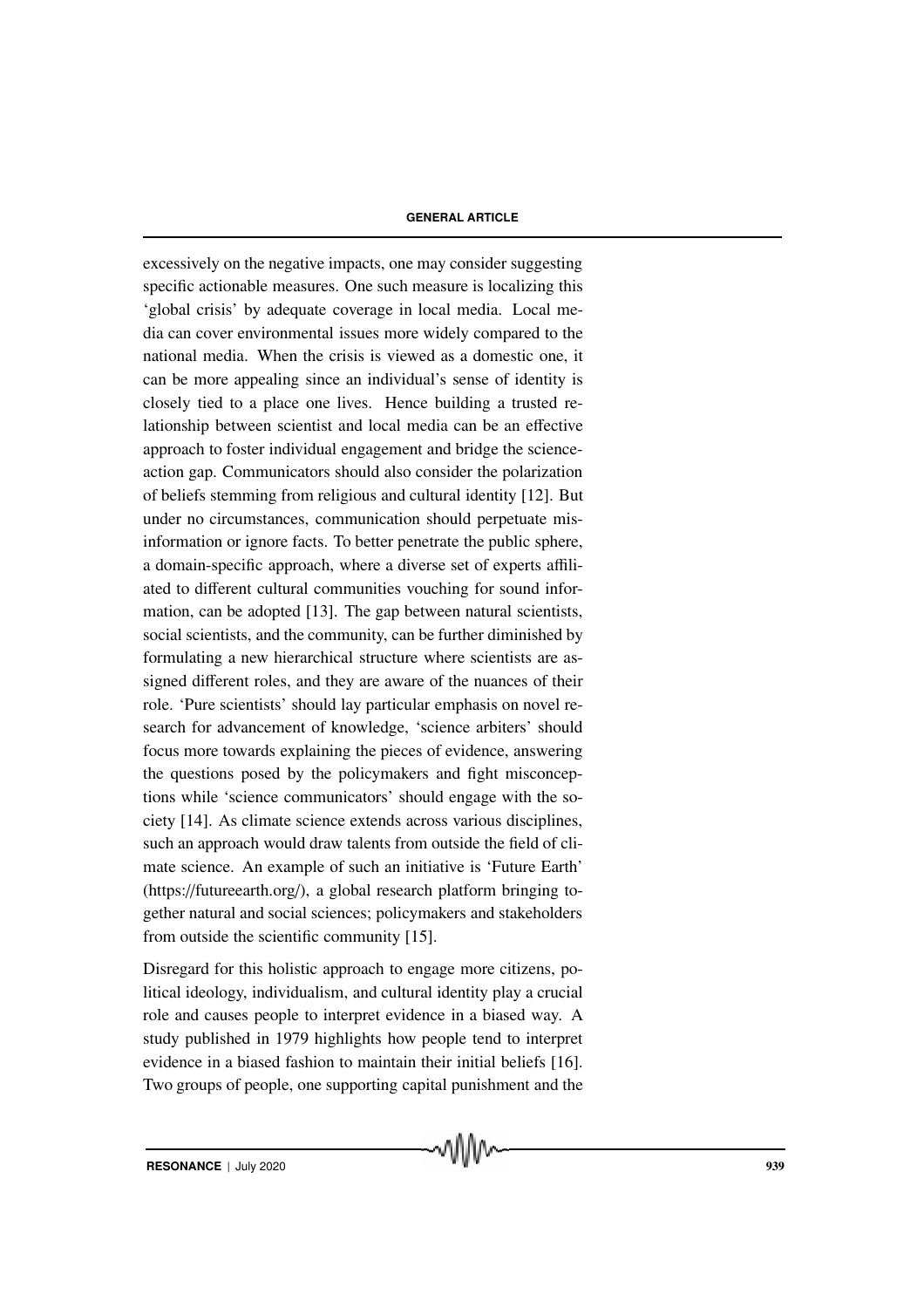evidence so to fit one's attitude or belief seems to influence our decision-making process and implies that mere availability of contradictory evidence rarely seems enough to cause us to abandon our prior beliefs or theories. Hence, one cannot expect rationality to emerge when furnished with objective truth about burning social issues like climate change.

scenario where people, owing to their individual characteristics, distort their perception towards a given scientific data thus perpetuating polarization, children can influence their parents' attitude towards climate change.

Biased assimilation of other opposing it were exposed to two studies. One study seemingly confirmed while the other seemingly disconfirmed their initial beliefs about the deterrent effect of death penalty. Unsurprisingly, subject's decision about whether to accept a study's findings at face value or search for alternative explanations depended on whether the findings agreed with their existing beliefs. This biased assimilation of evidence so to fit one's attitude or belief seems to influence our decision-making process and implies that mere availability of contradictory evidence rarely seems enough to cause us to abandon our prior beliefs or theories. Hence, one cannot expect rationality to emerge when furnished with objective truth about burning social issues like climate change.

In the face of such a complex scenario where people, owing to their individual characteristics, distort their perception towards a given scientific data thus perpetuating polarization, children can influence their parents' attitude towards climate change. Because of the level of trust between parents and children, this form of communication pathway turns out to be very effective in overcoming barriers to climate change concerns [17], thus highlighting the need for an effective climate science education among the adolescents to accelerate the process of inspiring higher levels of concerns among the adults, towards climate change. Teachers and lecturers are often very successful in facilitating climate In the face of a complex awareness among young minds. To increase young people's engagement with climate change, the scope of climate-related education can be broadened. To effectively engage in debates about climate change, adolescents need to understand the 'bigger picture' which includes the economics and politics of climate change and develop negotiation, analytic and scientific skills. Hence, it is a matter of great concern when the science teachers who are supposed to be the messengers of climate change to youths are themselves confused and lack understanding of the science thus hindering adequate delivery of information about climate change [18]. Therefore, improving teachers' knowledge is of paramount importance. Introducing high quality and up-to-date teaching materials as a part of classroom teaching in schools, evidence-based

940 **RESONANCE** | July 2020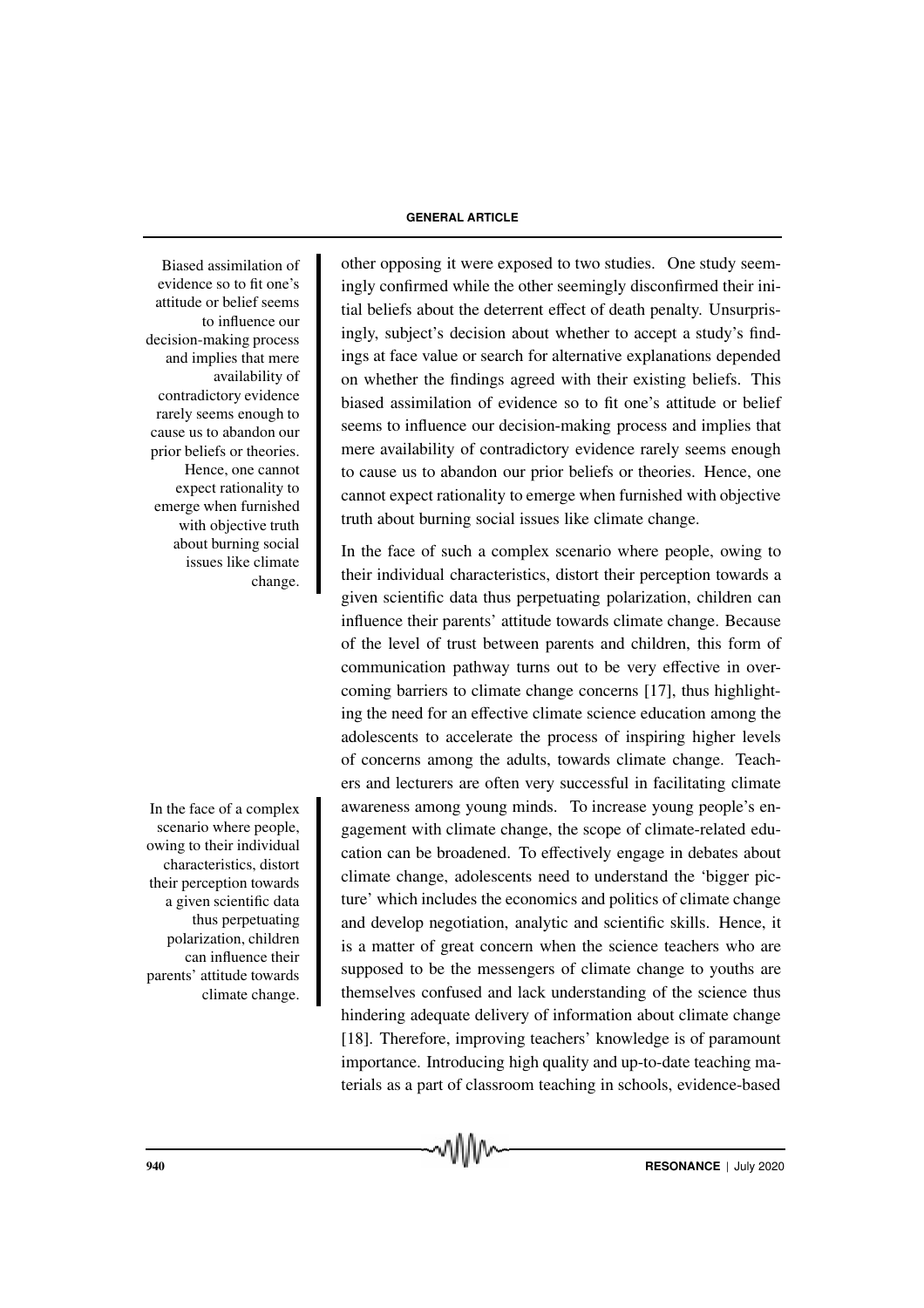approach to properly demonstrate learning, interactions with researchers and climate scientists might be handy in climate change education.

Change is difficult, but a change is needed. This is the most urgent of times. Our greatest predicament has already begun to bite us. The fragile balance that makes our planet hospitable has been disturbed, and the effects will be astronomically worse in the future. Different RCP scenarios show that limiting warming to  $1.5\textdegree C$  already seems unattainable (*Box* 1). Time to make excuses have long gone by, and now it is time to act. We are the first generation We are the first to see the adverse effects of climate change, and we might as well be the last generation who can do something about it before it is too late. We often underestimate our personal ability to influence public policy. However, we can overcome this wrong notion by inspiring faith in our abilities, and a step forward is to break the "spiral of silence". A prime example is Greta Thunberg—the 16 year-old Swedish climate activist—whose actions and speeches has not only influenced thousands of school students across the globe to take part in *#FridayforFuture* school strikes but has also pressurised world leaders to address the issue seriously, serves as a shining example of how the agency of young people can bring about a change in the political institution. Our silence in the face of this existential crisis makes it seem like nothing is happening. And when people are not talking about it, politicians are failing to hear it and so is the media. As such, it is an earnest request to the readers of *Resonance* to break the silence and engage in conversation on this subject with friends and families. Let us talk our way into a better tomorrow!

This is our only home. Let us choose today to make a difference.

generation to see the adverse effects of climate change, and we might as well be the last generation who can do something about it before it is too late.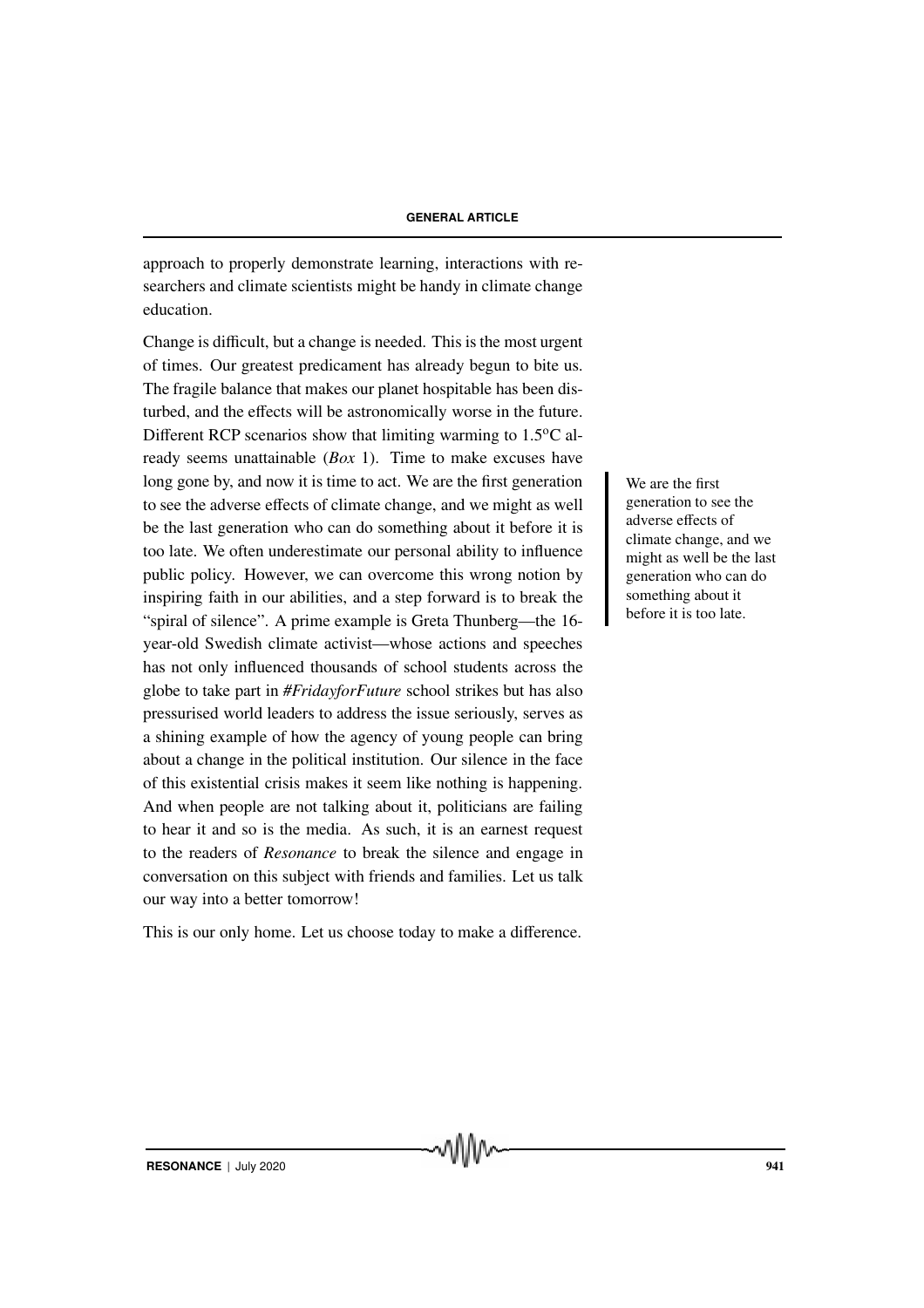#### Box 1. Representative Concentration Pathways

Representative Concentration Pathways (RCPs) provide time-dependent projections of atmospheric greenhouse gas (GHG) concentrations. There are four pathways—RCP8.5, RCP6, RCP4.5 and RCP2.6—that has been selected for climate modelling and research (The numbers refer to radiative forcing<sup>∗</sup> for each RCP). It is based on scenarios published in the existing literature and provide a range of emission and concentrations consistent with or 'representative' of the total literature. Scenarios are plausible combinations of conditions that can represent possible future situations and gives us an idea about the consequences of climate change. Producing scenarios requires estimates of future population levels, economic activity, the structure of governance, social values, and patterns of technological change. Based on different scenarios existing in the literature, the range of radiative forcing can span from as low as 2.5  $W/m<sup>2</sup>$  to between 8 and 9 W/m<sup>2</sup> and higher in the year 2100. Hence, the RCP set covers not only this range but also include intermediate scenarios as most of the scenarios in the literature lead to intermediate forcing levels.

Across all the RCP projections, the global surface temperature and global mean sea level will rise. Oceans, the major sink of CO<sup>2</sup> will continue to warm and acidify. The Arctic region will warm more rapidly. The sea-ice coverage of the Arctic will decrease. The frequency of extreme weather events will increase.



Figure A. Atmospheric  $CO_2$  concentration in parts-per-million (ppm) according to the four Representative Concentration Pathways (RCPs) used by fifth *IPCC Assessment Report* (Data available form: RCP Database Version 2.0.5).

<sup>∗</sup>Radiative Forcing: It is a measure of Earth's energy budget calculated from the difference between insolation absorbed by the Earth and energy radiated back, reported as watts per square meter. For convenience, 1750 the beginning of Industrial Revolution is chosen as the baseline year and radiative forcing is computed relative to the baseline year. Many different factors like greenhouse gases, aerosols, solar input, and albedo affect this balancing act. However, the uncertainties associated with each of the above-stated variables and the Earth's climatic feedback system like the North Atlantic Oscillation (NAO) and El Nino Southern Oscillation makes the analysis complicated.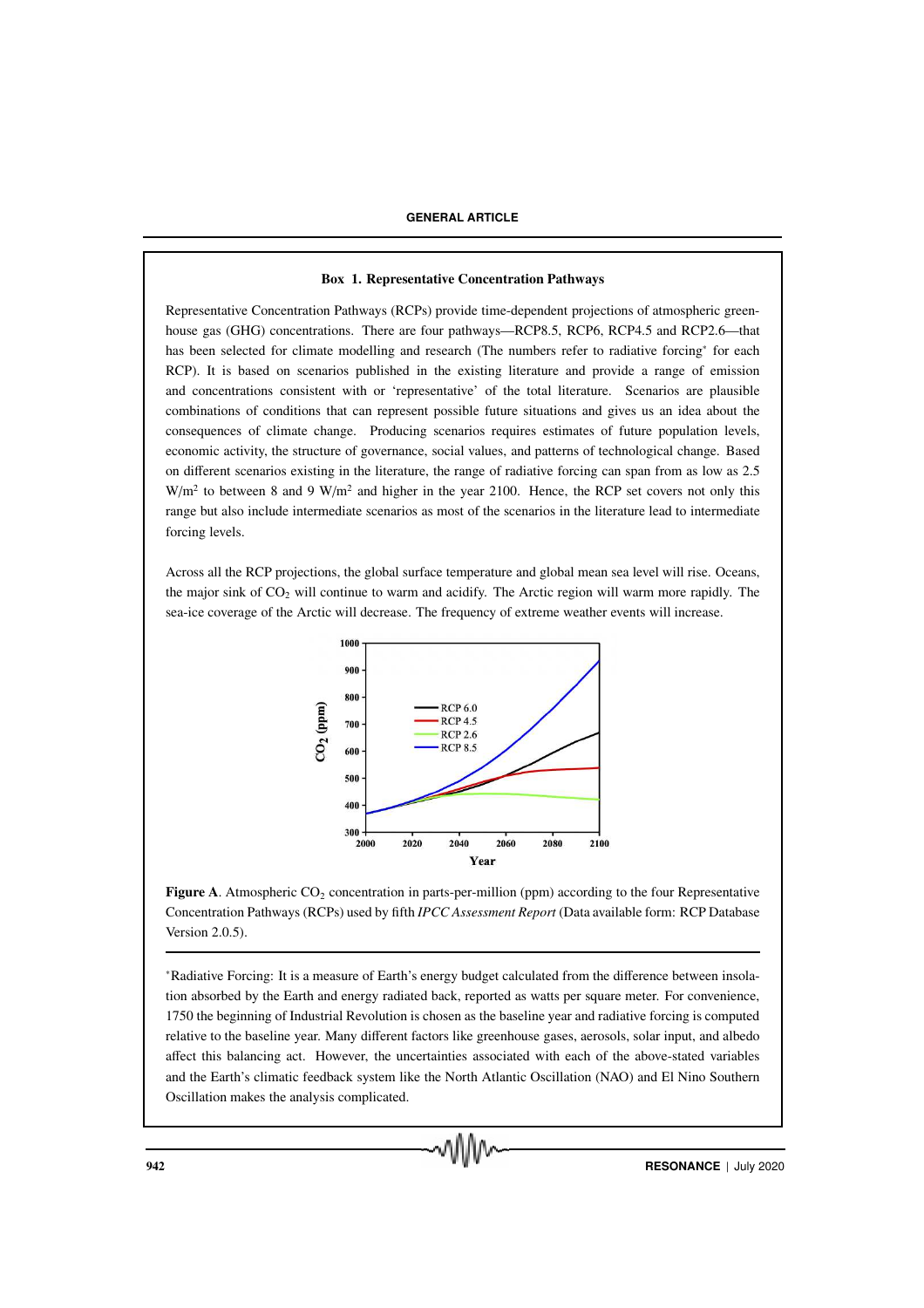## Acknowledgements

I am grateful to Professor Sambuddha Misra, Centre for Earth Sciences, Indian Institute of Science, for his thoughtful comments. I thank the anonymous reviewer for the constructive comments which helped improve an earlier version of the draft. The Department of Science and Technology (DST), Government of India is acknowledged for the Kishore Vaigyanik Protsahan Yojana (KVPY) scholarship.

# Suggested Reading

- [1] T M Lee, E M Markowitz, P D Howe, C Y Ko and A A Leiserowitz, Predictors of public climate change awareness and risk perception around the world, *Nature Climate Change*, 5, 2015, doi:10.1038/nclimate2728.
- [2] National Academy of Sciences, Climate Research Board, *Carbon Dioxide and Climate: A Scientific Assessment* (Jule Charney, Chair), Washington, DC: National Academy of Sciences, 1979 (online link: https://www.nap.edu/read/12181/chapter/1.
- [3] (a) https://uk.reuters.com/article/us-oil-demand-peak/now-near-100-millionbpd-when-will-oil-demand-peak-idUKKCN1M01TC (b) https://www.iea.org/weo2018/fuels/
- [4] G P Peters, G Marland, C L Quere, T Boden, J G Canadell, M R Raupach, Rapid growth in CO<sup>2</sup> emissions after the 2008–2009 global financial crisis, *Nature Climate Change*, 2, 2012, doi:10.1038/nclimate1332.
- [5] B Obama, The irreversible momentum of clean energy, *Science*, 355, 2017, doi:10.1126/science.aam6284.
- [6] https://www.carbonbrief.org/the-35-countries-cutting-the-link-betweeneconomic-growth-and-emissions
- [7] E Amel, C Manning, B Scott and S Koger Beyond the roots of human inaction: Fostering collective effort toward ecosystem conservation, *Science*, 356, 2017, doi:10.1126/science.aal1931.
- [8] D M Kahan, E Peters, M Wittlin, P Solvic, L L Ouellette, D Braman and G Mandel, The polarizing impact of science literacy and numeracy on perceived climate change risks, *Nature Climate Change*, 2, 2012, doi:10.0.4.14/nclimate1547.
- [9] R Waugh, Global warming sceptics are better-informed about science than believers, *Daily Mail* (30 May 2012), https://www.dailymail.co.uk/sciencetech/article-2152078/Global-warmingsceptics-better-informed-science-believers.html.
- [10] D Brossard and D A Scheufele, Science, New Media, and the Public Science, 339, 2013 doi:10.1126/science.1232329.
- [11] E U Weber and P C Stern, Public understanding of climate change in the United States, *American Psychologist*, 66, 2011, doi:10.1037/a0023253.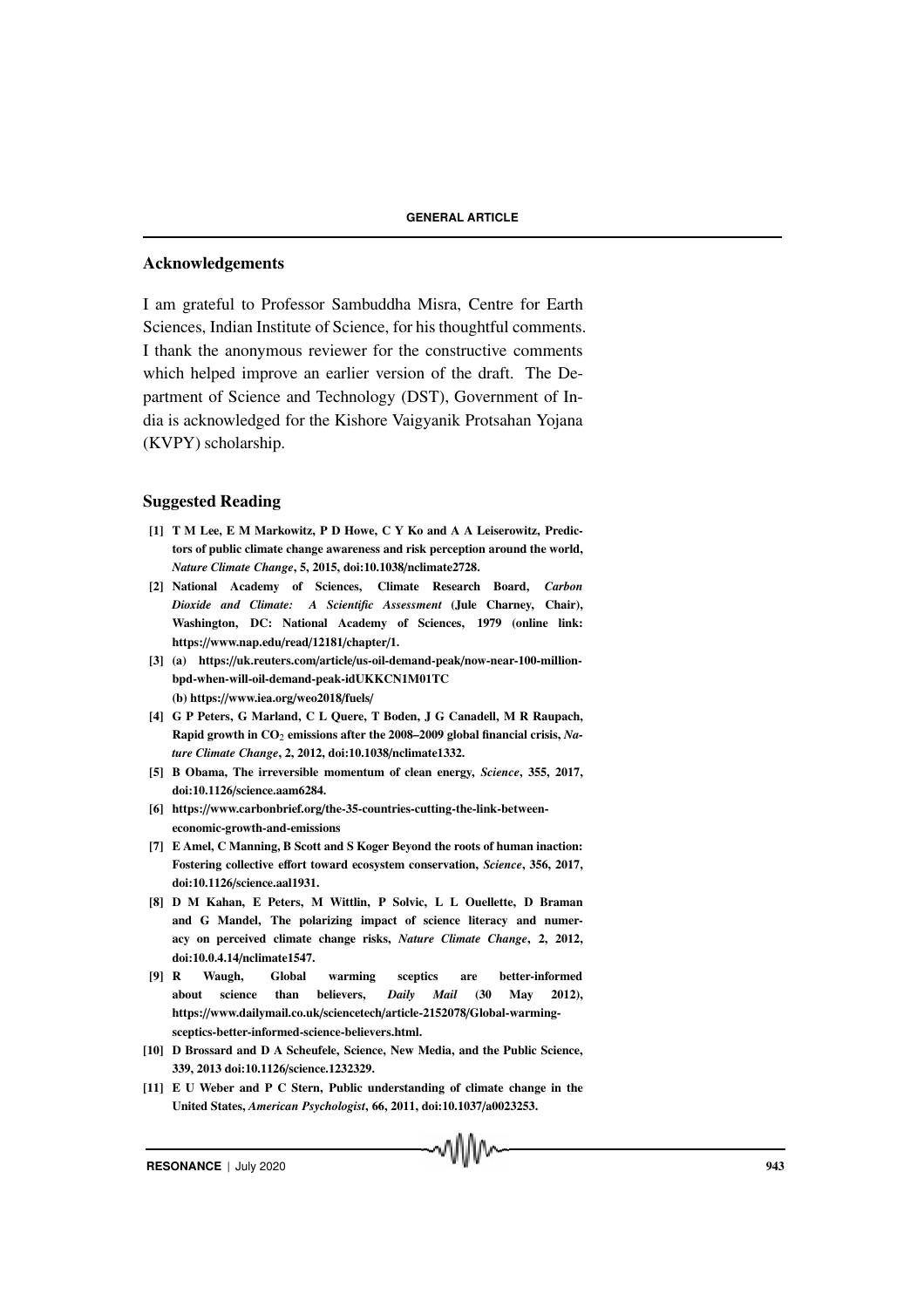- [12] M C Nisbet and C Mooney, Framing Science, *Science*, 2007, doi:10.1126/science.1142030.
- [13] D Kahan, Fixing the communications failure, *Nature*, 463, 2010, doi:10.1038/463296a.
- [14] C Rapley and K D Meyer, Climate science reconsidered, *Nature Climate Change*, 4, 2014 doi:10.1038/nclimate2352.
- [15] B Wake, Looking forward, *Nature Climate Change*, 4, 2014, doi:10.1038/nclimate2395.
- [16] C G Lord, L Ross and M R Lepper, Biased assimilation and attitude polarization: The effects of prior theories on subsequently considered evidence, *Journal of Personality and Social Psychology*, 37, 11, 2098–2109, 1979, doi:10.1037/0022-3514.37.11.2098.
- [17] D F Lawson, K T Stevenson, M N Peterson, S J Carrier, R L Strnad and E Seekamp, Children can foster climate change concern among their parents, *Nature Climate Change*, 9, 2019, doi:10.0.4.14/s41558-019-0463-3.
- [18] E Plutzer, M McCaffrey, A L Hannah, J Rosenau, M Berbeco and A H Reid, Climate confusion among U.S. teachers, *Science*, 351, 2016, doi:10.0.4.102/science.aab3907.
- [19] A Corner and C Groves, Breaking the climate change communication deadlock, *Nature Climate Change*, 4, 2014, doi:10.0.4.14/nclimate2348.
- [20] Is There a Climate "Spiral of Silence" in America?, https://climatecommunication.yale.edu/publications/climate-spiral-silenceamerica/
- [21] A Leiserowitz and J Thaker, *Climate Change In The Indian Mind—Yale Project on Climate Change Communication*, 2012, https://climatecommunication.yale.edu/publications/climate-change-in-theindian-mind/.
- [22] *The Fourth Assessment Report of the Intergovernmental Panel on Climate Change*, S Solomon, D Qin, M Manning, Z Chen, M Marquis, K B Averyt, M Tignor and H L Miller (eds.), Cambridge University Press, Cambridge, United Kingdom and New York, NY, USA, 2007.
- [23] Daniel Kahneman, *Thinking, Fast and Slow*, New York: Farrar, Straus and Giroux, 2011.
- [24] Naomi Klein, *This Changes Everything: Capitalism vs. the Climate*, New York: Simon & Schuster, 2014.
- [25] Roger Pielke Jr., *The Honest Broker: Making Sense of Science in Policy and Politics*, Cambridge University Press, 2007.

## Further Reading

Interested readers are encouraged to go through the report: A Leiserowitz and J Thaker, G. Feinberg and D. Cooper, *Global Warming's Six Indias*, Yale University, New Haven, CT: Yale